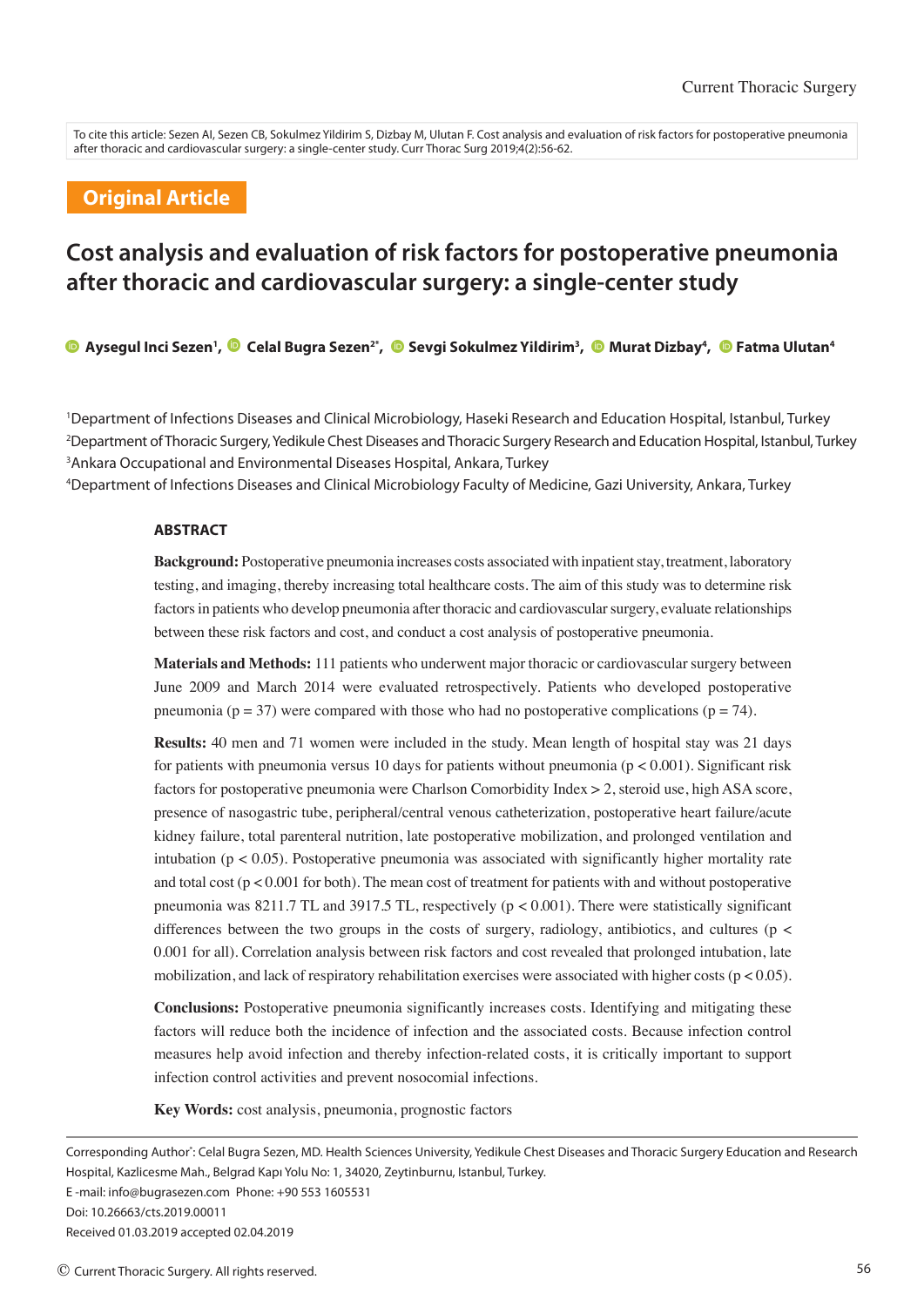# **Introduction**

Nosocomial infections are difficult to treat due to both patient characteristics and resistance in the infectious agents. In addition to increasing length of hospital stay and mortality rates, nosocomial infections create a substantial economic burden due to increased costs. The results of the Study on the Efficacy of Nosocomial Infection Control (SENIC) conducted in the mid-1970's provided a large database on this subject. This report, which was published in 1992 and included data on direct annual medical costs, brought attention to healthcare-associated infections and the significance of costs associated with them [1].

Although preventive measures have improved along with other medical advances, nosocomial pneumonia is an important problem in Turkey. There is not enough study on this subject in Turkish literature. There have been very few studies conducted in Turkey on the development and costs of postoperative pneumonia in particular. There are not enough studies in the literature on the risk factors and costs associated with pneumonia after cardiothoracic surgery, which accounts for a substantial proportion of postoperative pneumonias.

The present study evaluated risk factors for the development of pneumonia after cardiothoracic surgery and the relationships between these factors and cost.

#### **Materials and Methods**

A total of 111 patients who were diagnosed with pneumonia after undergoing a major operation in the thoracic and cardiovascular surgery department between 01 July 2009 and 31 March 2014 were evaluated retrospectively. Thirty-seven patients who developed pneumonia were compared with 74 patients with no additional complications during treatment. Thirty-six (32.4%) of the patients had pneumonectomy due to non-small cell lung carcinoma in the thoracic surgery department and 75 patients (67.6%) underwent coronary artery bypass and valve surgeries in the cardiovascular surgery department. Pneumonia was diagnosed based on the criteria for ventilator-associated pneumonia (VAP) published by the Centers for Disease Control and Prevention (CDC) [2]. The study was approved by the institutional review board and conducted in accordance with the principles of the Declaration of Helsinki.

#### **Microbiological Examination**

For mechanical ventilation in intensive care units (ICUs), secretions are removed using a closed system. Endotracheal aspirate sampling was done by discon-

necting patients from the respirator and collecting a deep tracheal aspirate sample using a special cannula with a sterile reservoir. For patients who underwent bronchoscopy, bronchoalveolar lavage and protected specimen brush samples were analyzed. Sputum culture was obtained from patients who were not intubated. Bacteria were identified using conventional methods as well as BBL Crystal Enteric/Nonfermenter ID Kit and BBL Crystal Gram-Positive ID Kit (Becton & Dickinson, USA) systems.

Antibiotic susceptibility of the isolates was assessed using the Kirby-Bauer diffusion method according to Clinical and Laboratory Standards Institute (CLSI) standards. Antimicrobial agents were selected for antibiotic susceptibility testing based on CLSI recommendations. For resistant microorganisms, sensitivity to tigecycline and sulbactam-cefoperazone, which are not included in the CLSI recommendations, was evaluated based on EUCAST and literature data.

Comorbidities were evaluated using the Charlson Comorbidity Index (CCI). The patients' demographic characteristics and risk factors were gathered by retrospectively evaluating routinely collected data from the hospital records system. Postoperative complications and mortality was defined as deaths and complications that occurred within the first 30 days after surgery or after hospital admission.

We evaluated treatment-related expenses in terms of surgery, laboratory, radiography, antibiotic, culture, and inpatient stay costs, and analyzed correlations between postoperative pneumonia and these costs.

# **Statistical Analysis**

Numerical variables were evaluated using mean and standard deviation or median (minimum-maximum) and categorical variables using number and percentage. Comparisons of numerical data between groups was done using independent samples t-test when parametric assumptions were met and the Mann-Whitney U test when these assumptions were not met. Kruskal-Wallis test was used in comparisons of multiple groups. Chisquare test or Fisher's exact test was used to determine whether the categorical variables differed between groups. Associations between numerical variables were analyzed using Spearman's correlation coefficient. All analyses were done using SPSS (version 22, SPSS Inc., Chicago, IL, USA) package software. Level of significance was accepted as  $p < 0.05$ .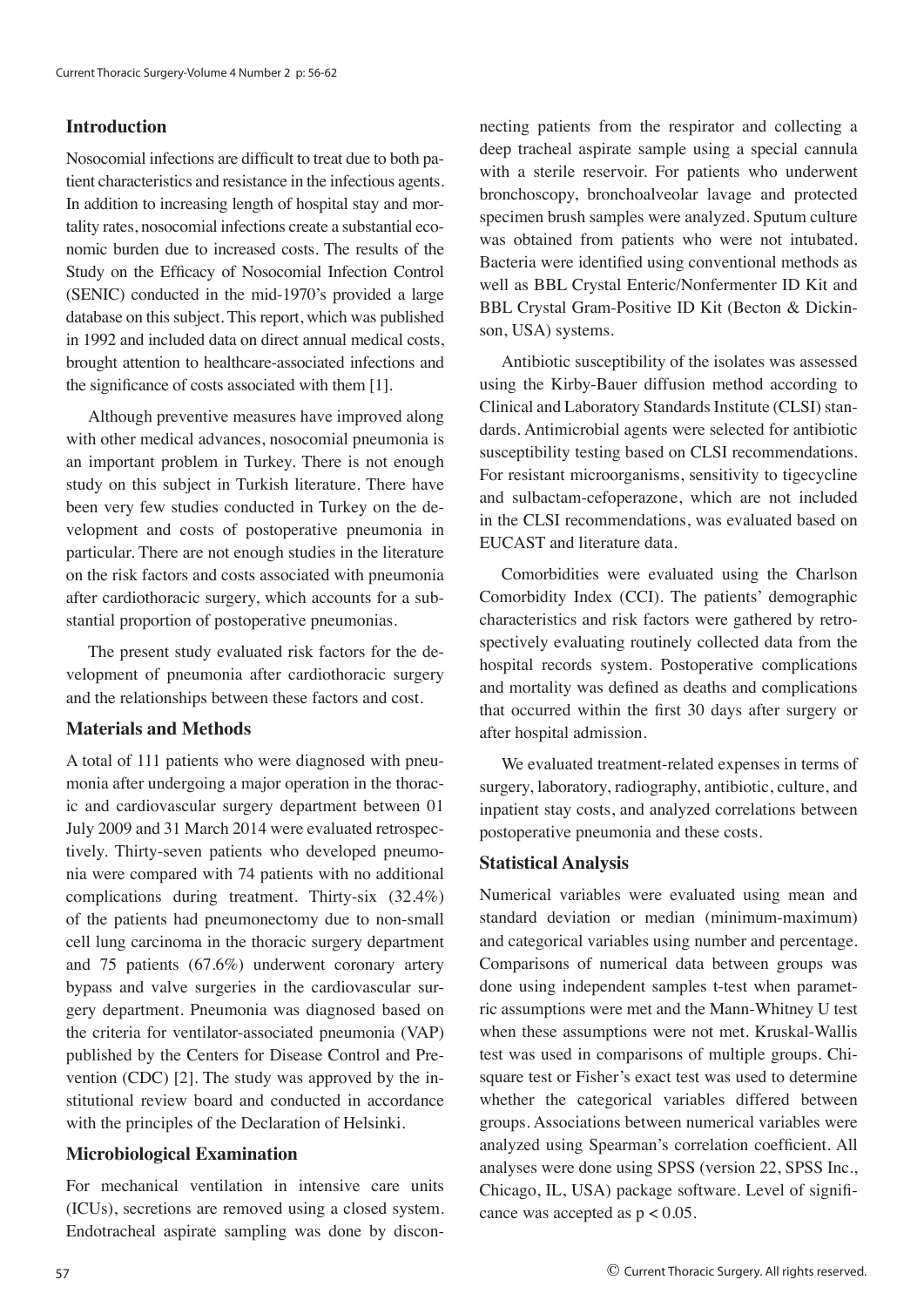#### **Results**

There were 40 women  $(36\%)$  and 71  $(63.9\%)$  men in the study. Mean length of hospital stay was 11 days. Further analysis showed that mean length of stay was 21 days  $(min = 4, max = 55 \text{ days})$  for patients with pneumonia versus 10 days for patients without pneumonia (p < 0.001). Distributions of the patients' demographic and clinical features are shown in Table 1.

| Table 1. Demographic characteristics of the patients. |                |                         |  |  |  |
|-------------------------------------------------------|----------------|-------------------------|--|--|--|
|                                                       | $\mathbf n$    | $\%$                    |  |  |  |
| Gender                                                |                |                         |  |  |  |
| Male / Female                                         | 40/71          | 64/36                   |  |  |  |
| Age (years)                                           |                | $62.61 \pm 12.69$ years |  |  |  |
| <65                                                   | 64             | 57.7                    |  |  |  |
| >65                                                   | 47             | 42.3                    |  |  |  |
| Smoking history (Pack/Year)                           |                | $36.5 \pm 17.5$         |  |  |  |
| <b>Never</b>                                          | 11             | 9.9                     |  |  |  |
| Active                                                | 16             | 14.4                    |  |  |  |
| Former                                                | 84             | 75.7                    |  |  |  |
| Department                                            |                |                         |  |  |  |
| Thoracic surgery                                      | 36             | 32.4                    |  |  |  |
| Cardiovascular surgery                                | 75             | 67.6                    |  |  |  |
| <b>CCI</b>                                            |                |                         |  |  |  |
| $\theta$                                              | 13             | 11.7                    |  |  |  |
| $\mathbf{1}$                                          | 19             | 17.1                    |  |  |  |
| $\overline{2}$                                        | 61             | 55.0                    |  |  |  |
| 3                                                     | 13             | 11.7                    |  |  |  |
| $\overline{4}$                                        | $\overline{4}$ | 3.6                     |  |  |  |
| $\overline{5}$                                        | $\overline{1}$ | 0.9                     |  |  |  |
| Pneumonia +/-                                         | 37/74          | 33.3/66.7               |  |  |  |

In our study, 64.7% of pneumonectomy patients had complications. Significant risk factors for pneumonia were identified as thoracic surgery,  $CCI > 2$ , steroid usage, high ASA score, postoperative nasogastric tube usage, central venous catheterization, postoperative early mobilization, and TPN (Table 2).

The mortality rate was  $17.4\%$  overall (n = 20) and 48.6% ( $n = 18$ ) among patients with pneumonia. Eleven of the deceased patients (14.3%) had cardiovascular surgery and 9 (24.3%) had thoracic surgery.

Cost analysis of patients with postoperative pneumonia revealed a significant difference in surgery costs between patients with and without pneumonia. Laboratory costs increased proportionately in patients with pneumonia (628.7 TL [91.2 – 3,443.1 TL]; p < 0.001)  $(TL = Turkish Iira)$ . The costs of radiological tests (chest x-ray and CT) were significantly higher in patients with

pneumonia (136.5 TL [0 – 1,500.8 TL]; p < 0.001]. The mean cost of antibiotic therapy was  $90.4 \pm 58.6$  TL for patients without pneumonia and  $2,326.8 \pm 3,293.1$  TL for patients with pneumonia ( $p < 0.001$ ). The mean cost of cultures was  $10.4 \pm 21.0$  TL in patients without pneumonia and  $121.7 \pm 146.8$  TL in patients without pneumonia ( $p < 0.001$ ). These findings indicate that pneumonia is associated with higher antibiotic and culture costs. Cost of inpatient care was also significantly higher in patients with pneumonia due to their longer hospital stays. The mean overall cost for patients who had postoperative pneumonia was 8,211.7 TL (2,639.6 – 35,950.0 TL). This was twice the overall cost of patients who did not develop pneumonia. Comparison of costs for deceased and surviving patients showed that costs were significantly higher for patients who died. Factors associated with higher costs in our study were prolonged intubation, prolonged immobility, lack of respiration physiotherapy, and increased need for inotropic agents ( $p < 0.001$ ;  $p < 0.001$ ;  $p = 0.009$ ;  $p = 0.023$ ).

## **Discussion**

The SENIC project remains one of the most extensive studies to evaluate the effectiveness of nosocomial infection control [3]. Data from SENIC indicated that healthcare-associated infections occur in approximately 4.5 per 100 hospital admissions and incurred a cost of 4.5 billion dollars [4]. Cost analysis studies are limited and generate broadly varying data due to the use of different metrics for cost assessment. In addition, most studies do not estimate losses resulting from loss of labor productivity and decreased quality of life, instead basing calculations on direct costs only. The most common approach in healthcare-related cost analysis studies is to compare costs calculated through observational epidemiologic follow-up of infected and uninfected patients [3]. In the present study, we retrospectively evaluated the effect of pneumonia after major thoracic and cardiovascular surgery on costs.

In developing countries like Turkey, both hospital infection rates and resistance rates are 3-5 times higher than the global average [5]. For this reason, hospital infections and prevention policies are especially pressing issues in economically developing countries. This is because nosocomial infections extend length of hospital stay by 10 days, increase hospital costs by 5-12 thousand dollars, and most importantly, cause a 2- to 3-fold increase in mortality compared to global averages, and the majority of these infections are preventable [5-7].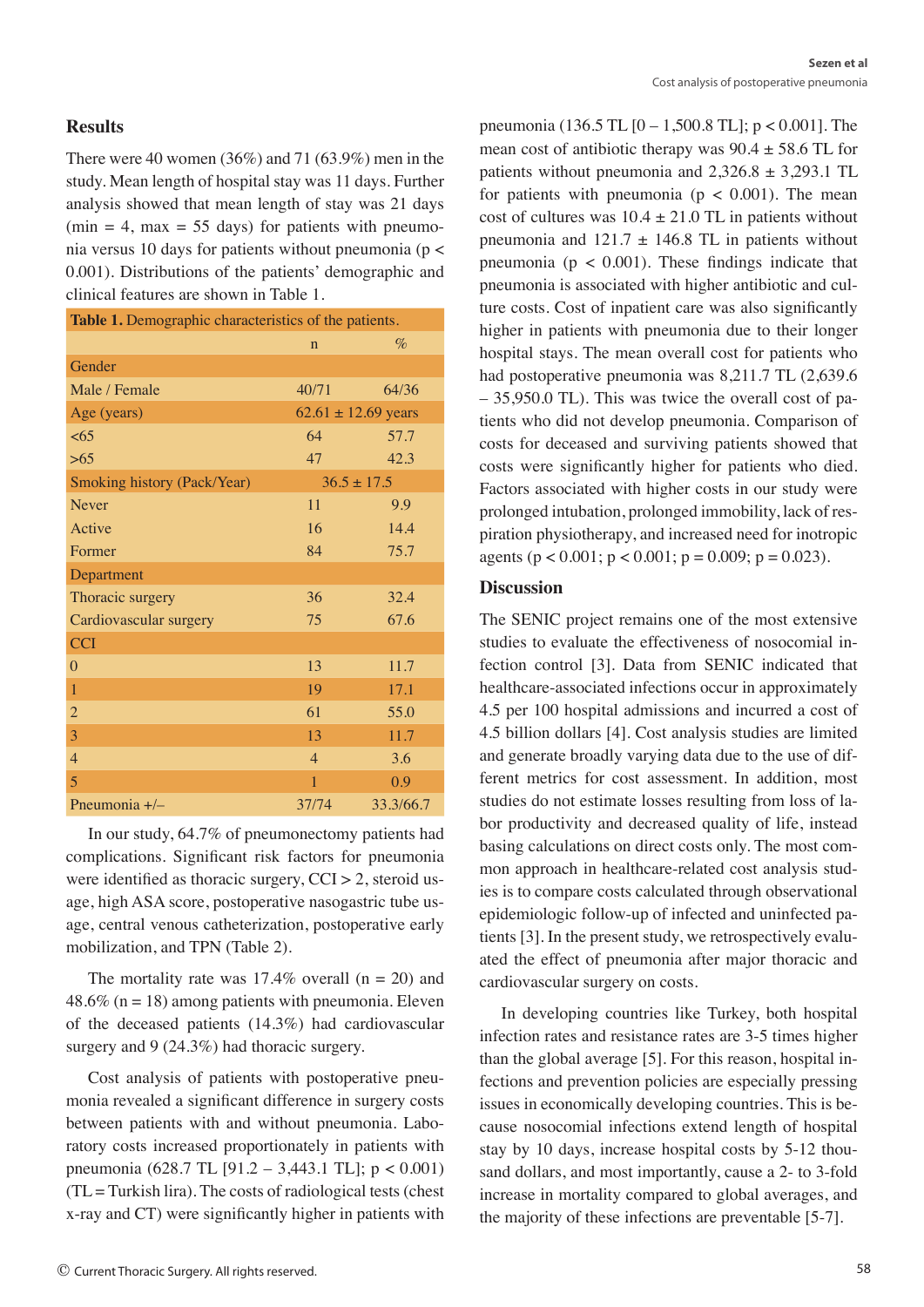| Table 2. Risk factors for pneumonia.                                                             |                        |                      |                      |              |  |  |
|--------------------------------------------------------------------------------------------------|------------------------|----------------------|----------------------|--------------|--|--|
| Variable                                                                                         |                        | Pneumonia – n $(\%)$ | Pneumonia + n $(\%)$ | P value      |  |  |
| <b>Sex</b>                                                                                       | Male                   | 47(63.5)             | 24(64.9)             |              |  |  |
|                                                                                                  | Female                 | 27(36.5)             | 13(35.1)             | $\mathbf{1}$ |  |  |
| Age (years)                                                                                      |                        | $62.4 \pm 12.4$      | $63.0 \pm 13.5$      | 0.809        |  |  |
|                                                                                                  | <65                    | 45(60.8)             | 19(51.4)             | 0.342        |  |  |
|                                                                                                  | $>65$                  | 29(39.2)             | 18 (48.6)            |              |  |  |
| Department                                                                                       | Thoracic surgery       | 18(50)               | 18(50)               | 0.010        |  |  |
|                                                                                                  | Cardiovascular surgery | 56 (74.7)            | 19(25.3)             |              |  |  |
| <b>CCI</b>                                                                                       | $0 - 1$                | 28(37.8)             | 4(10.8)              | 0.003        |  |  |
|                                                                                                  | >2                     | 46(62.2)             | 33(89.2)             |              |  |  |
| Steroid use                                                                                      |                        | $1(1.4\%)$           | $5(13.5\%)$          | 0.015        |  |  |
| Hospitalization in the last 6 months                                                             |                        | 18 $(24.3\%)$        | $5(13.5\%)$          | 0.282        |  |  |
| Antibiotic use in the last 6 months                                                              |                        | 11 $(14.9\%)$        | $8(21.6\%)$          | 0.533        |  |  |
| <b>ASA</b> score                                                                                 | $\overline{2}$         | 36(48.6)             | 11(29.7)             |              |  |  |
|                                                                                                  | 3                      | 38 (51.4)            | 24(64.9)             | 0.025        |  |  |
|                                                                                                  | $\overline{4}$         | $\Omega$             | 2(5.4)               |              |  |  |
| Postoperative nasogastric tube                                                                   |                        | 1(1.4)               | 9(24.3)              | < 0.001      |  |  |
| Peripheral artery catheterization                                                                |                        | 16(21.6)             | 15(40.5)             | 0.036        |  |  |
| Central venous catheterization                                                                   |                        | 54(73)               | 34 (91.9%)           | 0.020        |  |  |
| Surgery duration (minutes)                                                                       |                        | $330(35 - 480)$      | $240(60 - 540)$      | 0.074        |  |  |
| Surgery type                                                                                     | Open                   | 74 (100)             | 36(97.3)             | 0.333        |  |  |
|                                                                                                  | Thoracoscopic          | $\overline{0}$       | 1(2.7)               |              |  |  |
| Surgery status                                                                                   | Emergent               | 1(1.4)               | 1(2.7)               | $\mathbf{1}$ |  |  |
|                                                                                                  | Elective               | 73 (98.6)            | 36(97.3)             |              |  |  |
| Need for inotrope                                                                                |                        | 11 $(14.9\%)$        | $9(24.3\%)$          | 0.337        |  |  |
| Day of mobilization                                                                              |                        | $3.32 \pm 16.94$     | $11 \pm 13.16$       | < 0.001      |  |  |
| <b>TPN</b>                                                                                       |                        |                      | $17(45.9\%)$         | < 0.001      |  |  |
| Abbrev.: CCI: Charlson Comorbidity Index, DM: Diabetes mellitus, TPN: Total parenteral nutrition |                        |                      |                      |              |  |  |

One of the main objectives of our study was to identify the effect of nosocomial infections on length of stay. In our study, length of stay increased by approximately 2-fold in the presence of pneumonia ( $p <$ 0.001). A review of national and international studies revealed that nosocomial infection extended length of stay by 2 to 33.5 days, usually in the range of 15-20 days. The most comprehensive meta-analysis on this subject, performed by Durand-Zaleski et al. [8] evaluated more than 40 studies performed only in ICUs and showed that the nosocomial infections extended length of stay by 5 to 21 days. The Pennsylvania Healthcare Cost Containment Council in the USA, which has conducted one of the most extensive studies on the subject, reported in 2012 that hospital infections add an average of 16.9 days to length of stay [9]. Mundyet al. found

that VAP prolonged length of stay by 6 days, whereas Karaoğlan et al. reported an additional 15.7 days due to VAP [10,11]. Cocanour et al. [12] reported that the average length of stay was 6.4 days for intensive care patients without infection and 21.6 days for those with infection.

Another important aspect of our study is the correlation between nosocomial infection and mortality. The mortality rate was significantly higher among patients who developed postoperative pneumonia than in patients with no infection (48.6% vs. 2.7%). In a study conducted in ICUs, Madani et al. [13] found that mortality rates were 75.1% higher in catheter-associated bloodstream infections, 56.7% higher in VAP, and 18.7% higher in urinary tract infections. Erbay et al. [14] detected a significant difference in mortality between patients with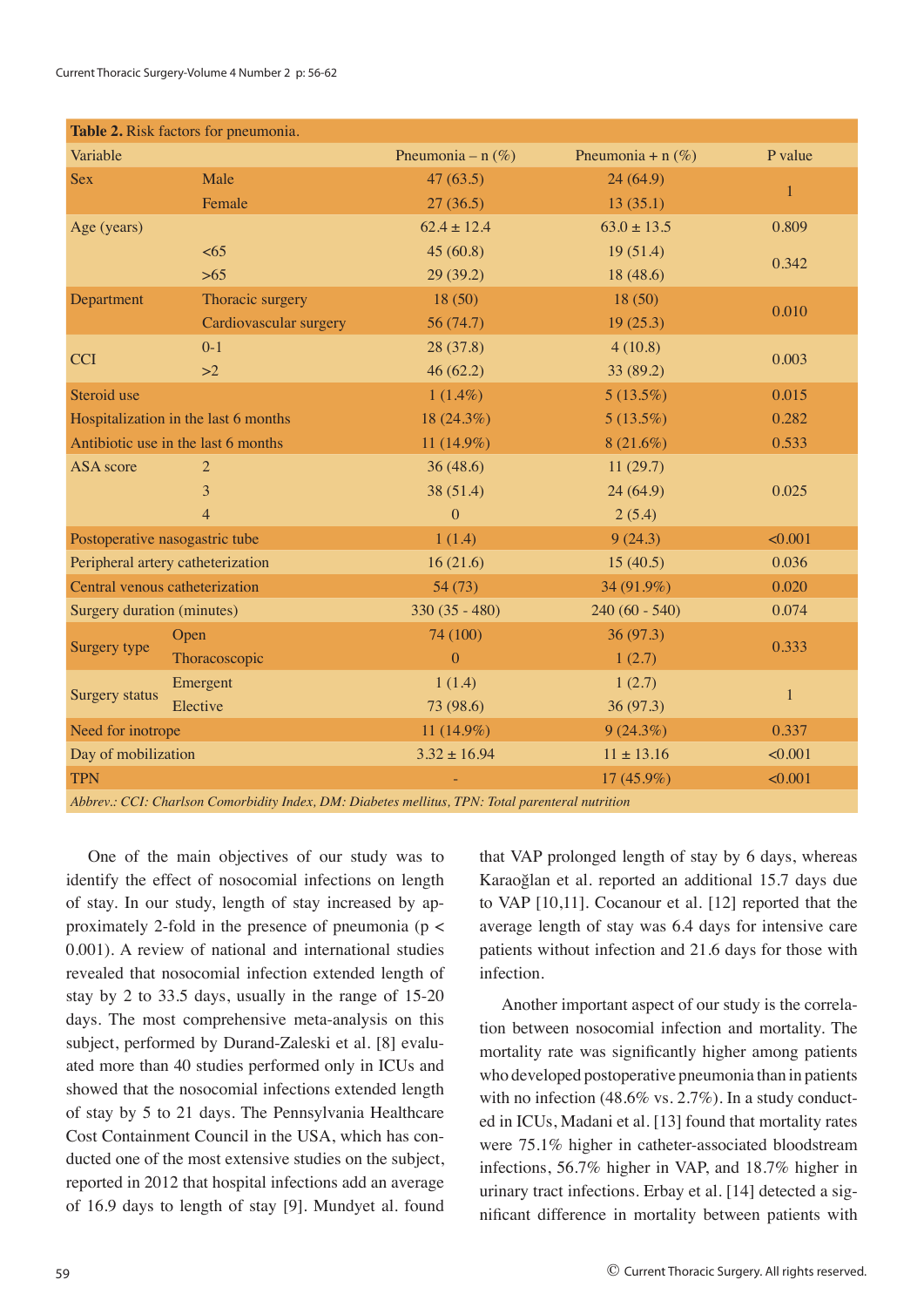and without VAP in the ICU. Furthermore, in a review by Yalçın on cost analyses of nosocomial infections, it was determined that reported additional mortality due to nosocomial infections varied from 4% to 33% [15]. Patients who undergo major surgery in the thoracic and cardiovascular surgery departments are distinct because they are older, usually have multiple comorbidities and risk factors, and are immunodeficient due to malignancy and treatment.

Thomas et al. [16] reported a 30-day mortality rate of 5.7% in patients with lung cancer who underwent pneumonectomy. The postoperative complication rate was 33%. Sezen et al. [17] had a pneumonia rate of 18.8% in complementary pneumonectomy patients. In our study, 64.7% of pneumonectomy patients had complications. Complication rate and pneumonia rate were higher than in literature. We think that is due to preoperative selection criteria of our patients. In our study, comorbidities were observed to be more common in patients who performed pneumonectomy. On the other hand, we did not evaluate the preoperative general conditions of these patients.

In their meta-analysis on post-cardiac surgery VAP, He et al. [18] noted that it is necessary to improve cardiac and renal functions, treat chronic pulmonary disease, and control pulmonary hypertension preoperatively to reduce the risk of pneumonia and avoid aggressive antibiotic treatment. In our study, we found that risk of postoperative pneumonia increased in patients with a CCI > 2. Preoperative steroid use was also found to increase the risk of pneumonia.

The main aim of our study was to determine the additional cost burden caused by nosocomial infections. Additional costs due to nosocomial infections are a major burden on the healthcare system in developing countries, as in developed countries. It was reported that nosocomial infections added 28.4–33.8 billion dollars in costs to the USA healthcare system in 2007 [3]. In the UK, the annual additional cost of nosocomial infections to hospitals alone was 1 billion pounds [19].

In our study, the average total hospital cost was calculated as 3,917.5 TL for patients who did not have postoperative pneumonia and 8,211.7 TL for patients who developed pneumonia, which is a 2-fold increase. In a meta-analysis by Stone et al. [20], one of the most extensive reviews on the subject, the highest costs related to nosocomial infection were due to catheter-associated bloodstream infections (38,703 USD), followed by pneumonia (17,677 USD). In the same study, the cost of surgical site infection was 15,646 USD, and the average cost attributable to infection was 13,973 USD. In another study by Kollef et al., the cost for patients who developed VAP in the ICU was 39,828 USD [21]. Meriç et al. [22] in a 2008 study determined that extra cost due to nosocomial infections in the ICU was 2,503 USD, while Hançer et al. determined in 2009 that the additional cost attributable to bloodstream infections alone in the ICU was 14,045 USD [23]. In a study performed by Rosenthal et al. in 2005, total additional cost was 2,255 USD and antibiotics cost a further 996 USD [24]. Some researchers have claimed that hospitalization costs were the most important factor increasing cost, whereas others implicated the cost of antibiotics. In the present study, antibiotics accounted for 38.9% of the total average additional cost of 2,327 TL. We believe that selecting appropriate treatment and administering treatment for the appropriate duration may be important steps in the reduction of hospital costs.

In our study, we found that hospitalization costs for patients with pneumonia increased by 2.18-fold and 1,223 TL compared to patients without pneumonia, and hospitalization was the second most expensive item (30.6% of total cost) after antibiotics. In contrast to our results, because labor costs are much higher in Europe and the USA compared to Turkey, hospitalization and service costs account for the largest proportion of hospital costs in studies conducted in those countries. In a study performed in the UK, it was reported that general hospital costs and nursing and care costs comprise approximately 64% of the total additional costs, while a study performed in Belgium showed that 58% of total cost was attributable to prolonged length of stay [25,26].

Infection control measures can prevent costly infections. However, better access to personnel and financial resources are needed to support infection control activities and prevent nosocomial infection. To highlight these needs, it is important for studies on hospital epidemiology and healthcare-related outcomes to demonstrate the financial burden of nosocomial infections [27]. Costs can also be reduced by restricting antibiotic use and encouraging the rational use of medicines. Without rational drug use, infection control programs cannot be effective [28].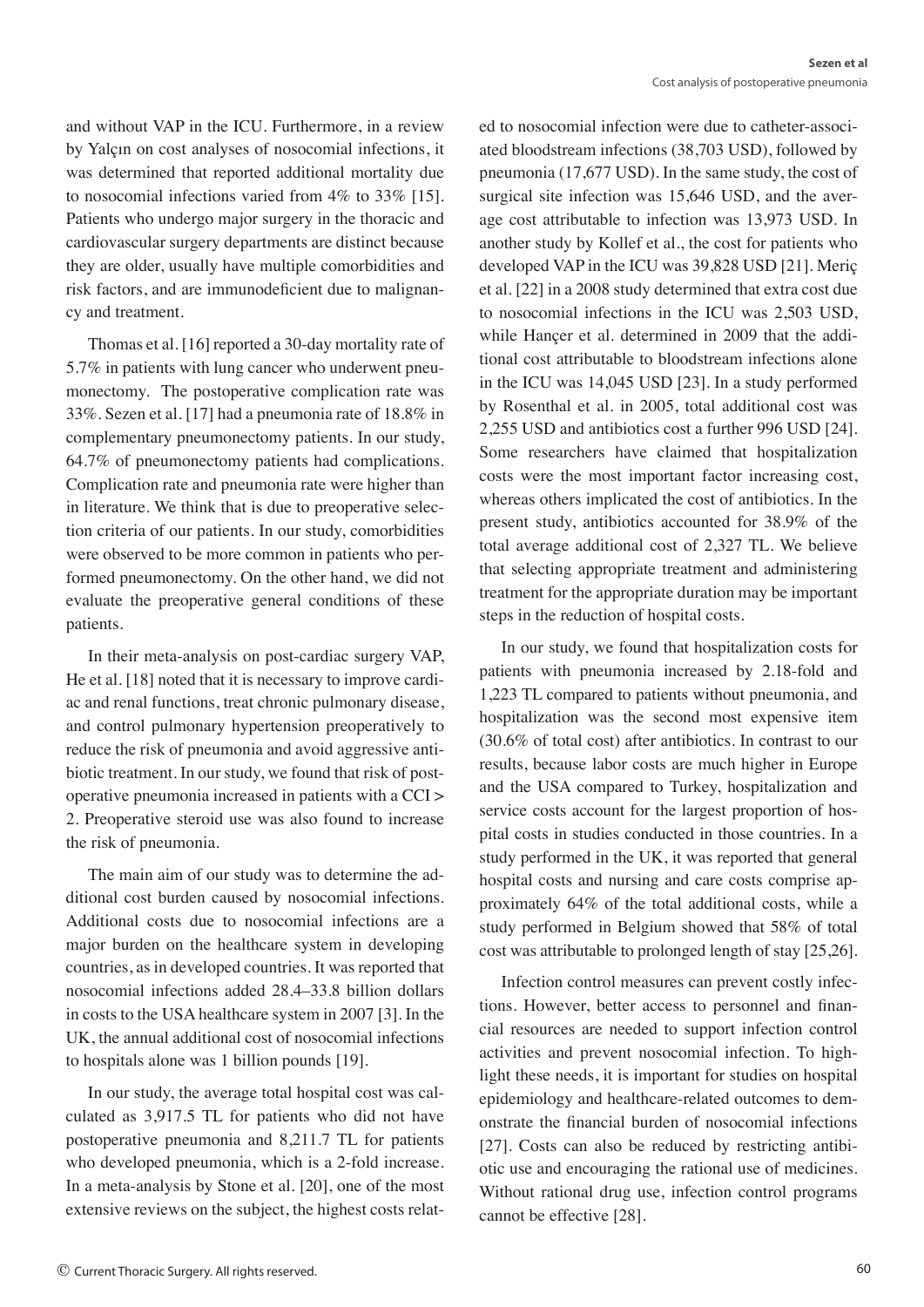### **Limitations of the study**

This study was retrospective and included a small number of patients. The main limitations are that patients were recruited from two different surgical departments and our cost analysis did not take into account loss of labor productivity. The inclusion of only pneumonectomy patients apart in thoracic surgery creates bias.

As a conclusion, postoperative pneumonia significantly increases healthcare costs. Identifying and mitigating these factors will reduce both the incidence of infection and the associated costs. Because infection control measures help avoid infection and thereby infection-related costs, it is critically important to support infection control activities and prevent nosocomial infections.

#### **Declaration of conflicting interests**

The authors declared no conflicts of interest with respect to the authorship and/or publication of this article.

#### **Funding**

The authors received no financial support.

#### **References**

- 1. Haley RW. The development of infection surveillance and control programs. Hosp Infect 1992; 3: 63-77.
- 2. Horan TC, Andrus M, Dudeck MA. CDC/NHSN surveillance definition of health care–associated infection and criteria for specific types of infections in the acute care setting. Am J Infect Control 2008; 36: 309-32.
- 3. Scott RD. The direct medical costs of healthcare-associated infections in US hospitals and the benefits of prevention 2009.
- 4. Martone WJ, Jarvis WR, Culver DH, Haley RW. Incidence and nature of endemic and epidemic nosocomial infections. In: Bennett JV, Brachman PS, eds.Hospital Infections.3rd ed. Boston, Mass: Little Brown & Co; 1992:577-96.
- 5. Rosenthal VD. Device-associated nosocomial infections in limited-resources countries: Findings of the International Nosocomial Infection Control Consortium (INICC). Am J Infect Control. 2008; 36 :S171.e7-12.
- 6. Stone PW. Economic burden of healthcare-associated infections: an American perspective Expert Rev Pharmacoecon Outcomes Res 2009; 9: 417-22.
- 7. Alp E, Kalin G, Coskun R, Sungur M, Guven M, Doganay M. Economic burden of ventilator-associated pneumonia in a developing country. J Hosp Infect 2012; 81:128-30.
- 8. Durand-Zaleski I, Chaix C, Brun-Buisson C. Costs of nosocomial infections in the ICU and impact of programs to reduce risks and costs. Clin Pulm Med 2002; 9: 33-8.
- 9. Health P, Cost C, Council C. The Impact of Healthcare-associated Infections in Pennsylvania. 2012.
- 10. Mundy L. Hospital Epidemiology and Infection Control 2.nd Edition. Lippincott Williams and Wilkins; 1999.
- 11. Karaoglan H, Yalcin AN, Cengiz M, Ramazanoglu A, Ogunc D, Hakan R, et al. Cost analysis of ventilator-associated pneumonia in Turkish medical-surgical intensive care units. Infec Med 2010; 18: 248-55.
- 12. Cocanour CS, Ostrosky-Zeichner L, Peninger M, Garbade D, Tidemann T, Domonoske BD, et al. Cost of a ventilator-associated pneumonia in a shock trauma intensive care unit. Surg Infect (Larchmt) 2005; 6: 65-72.
- 13. Madani N, Rosenthal VD, Dendane T, Abidi K, Zeggwagh AA, Abouqal R. Health-care associated infections rates, length of stay, and bacterial resistance in an intensive care unit of Morocco: findings of the International Nosocomial Infection Control Consortium (INICC). vol. 2. 2009.
- 14. Erbay RH, Yalcin AN, Zencir M, Serin S, Atalay H. Costs and risk factors for ventilator-associated pneumonia in a Turkish university hospital's intensive care unit: a case-control study. BMC Pulm Med 2004; 4: 3.
- 15. Yalçın AN. İ.Ü. Cerrahpaşa Sürekli Tıp Eğitimi Etkinlikleri Hastane Enfeksiyonları Korunma ve Kontrol. Dizi No: 60. n.d.
- 16. Thomas PA, Falcoz PE, Bernard A, Le Pimpec-Barthes F, Jougon J, Brouchet L, et al. Bilobectomy for lung cancer: contemporary national early morbidity and mortality outcomes. Eur J Cardiothorac Surg 2016; 49: e38–43; discussion e43.
- 17. Sezen CB, Kocaturk CI, Bilen S, Kalafat CE, Aker C, Karapinar K. Long-term outcomes of completion pneumonectomy for non-small cell lung cancer. Acta Chir Belg 2019:1-6. doi: 10.1080/00015458.2018.1527567.
- 18. He S, Chen B, Li W, Yan J, Chen L, Wang X, et al. Ventilatorassociated pneumonia after cardiac surgery: A meta-analysis and systematic review. J Thorac Cardiovasc Surg 2014; 148: 3148-55.
- 19. De Angelis G, Murthy A, Beyersmann J, Harbarth S. Estimating the impact of healthcare□associated infections on length of stay and costs. Clin Microbiol Infect 2010; 16: 1729-35.
- 20. Stone PW, Larson E, Kawar LN. A systematic audit of economic evidence linking nosocomial infections and infection control interventions: 1990-2000. Am J Infect Control 2002; 30: 145-52.